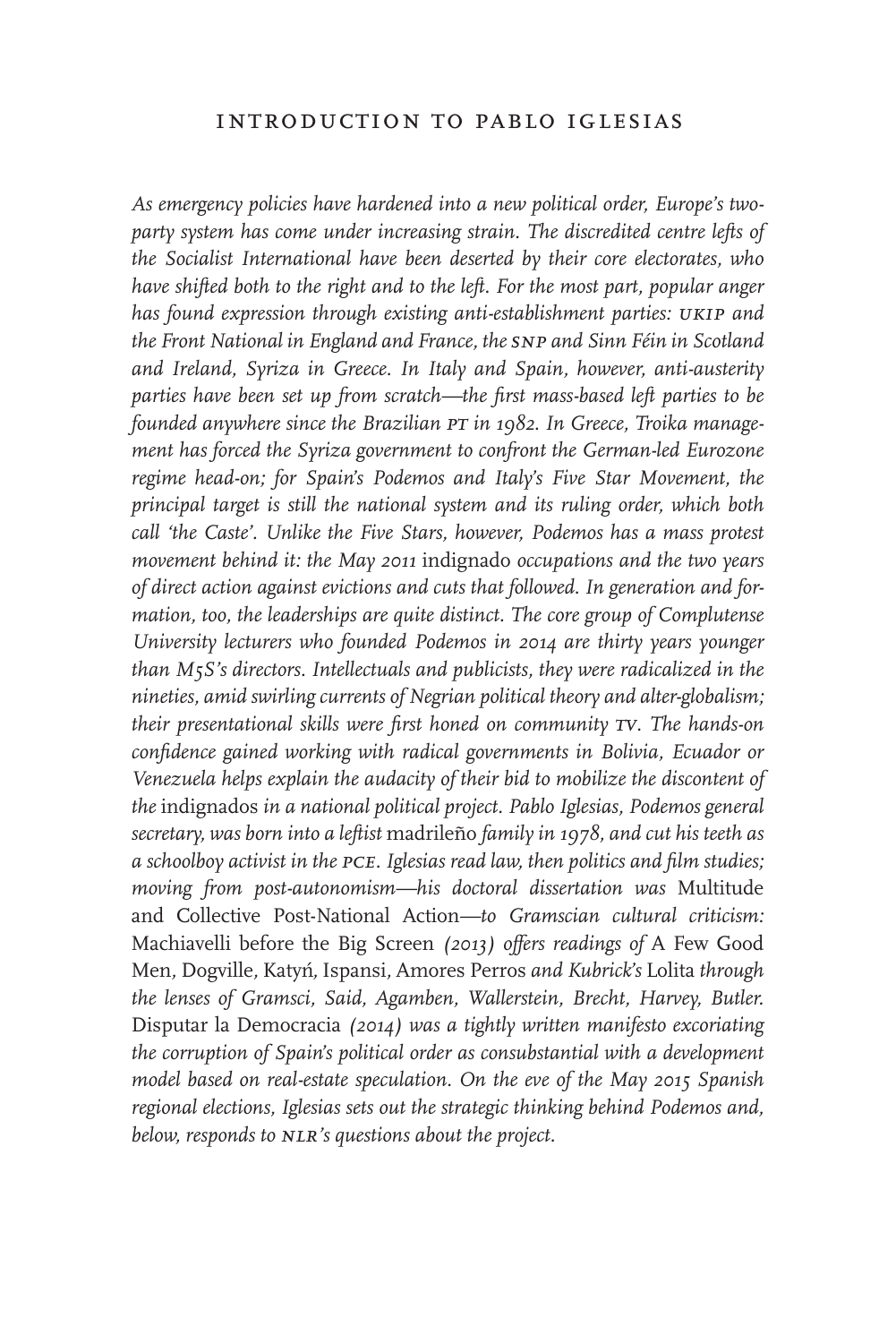

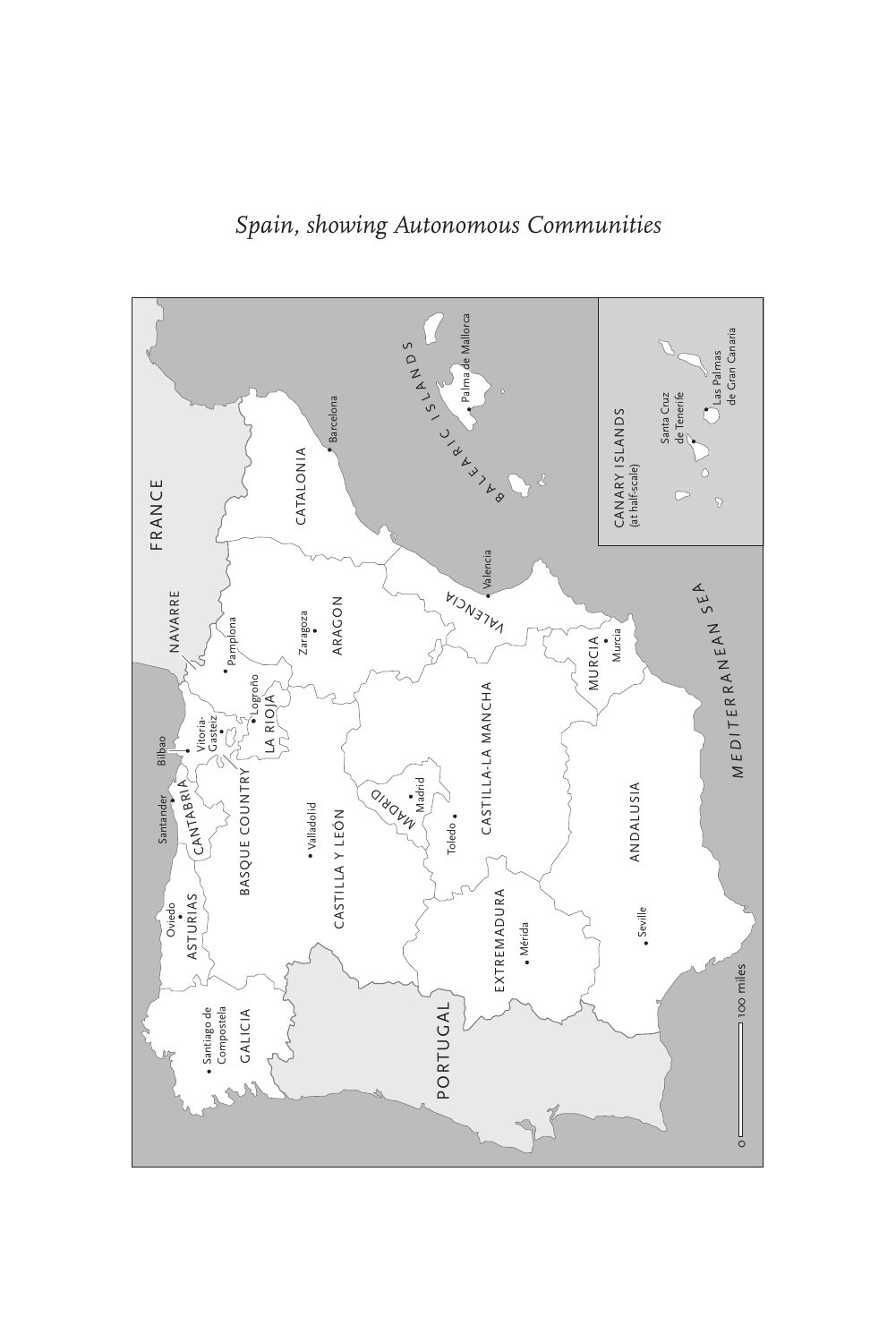#### *New Masses, New Media—8*

#### pablo iglesias

## UNDERSTANDING PODEMOS

THE EXPLOSION OF the 2008 financial crisis has produced a series of unforeseen political consequences, in Europe in particular. How can the forces of the radical left best respond to this unprecedented challenge? The aim h series of unforeseen political consequences, in Europe in particular. How can the forces of the radical left best respond to this unprecedented challenge? The aim here is to explain the analysis that has informed Podemos's political strategy in Spain: who we are, where we're coming from and where we want to go—the fullest reflection on these questions that I've been able to set down since being elected leader of Podemos last November. It's also an opportunity to speak in my own voice, outside the format of mainstream media interviews. Of my combined roles as party General Secretary and political scientist and theorist, the first would not have been possible without the second. This is one of the defining characteristics of Podemos.

Faced with the unprecedented political situation created by the Eurozone crisis, our starting-point was a recognition of the twentieth-century left's defeat, already registered by NLR.<sup>1</sup> Hobsbawm's 'short century', from the Bolshevik Revolution to the fall of the Berlin Wall, saw the horrors of fascism, war and colonial violence, but was also an age of hope and social progress. After 1945, social programmes in the advanced-capitalist countries brought a limited redistribution of wealth and higher living standards for major sectors of the working class, especially where trade unions were strong. The Russian and Chinese revolutions proved incapable of combining economic redistribution with democracy, but produced undeniable advances in modernization and industrialization; Soviet military strength, primarily responsible for the defeat of Nazism, was also proof of economic development. In the post-war period, the ussr represented a real counter-weight to us interventionism. If the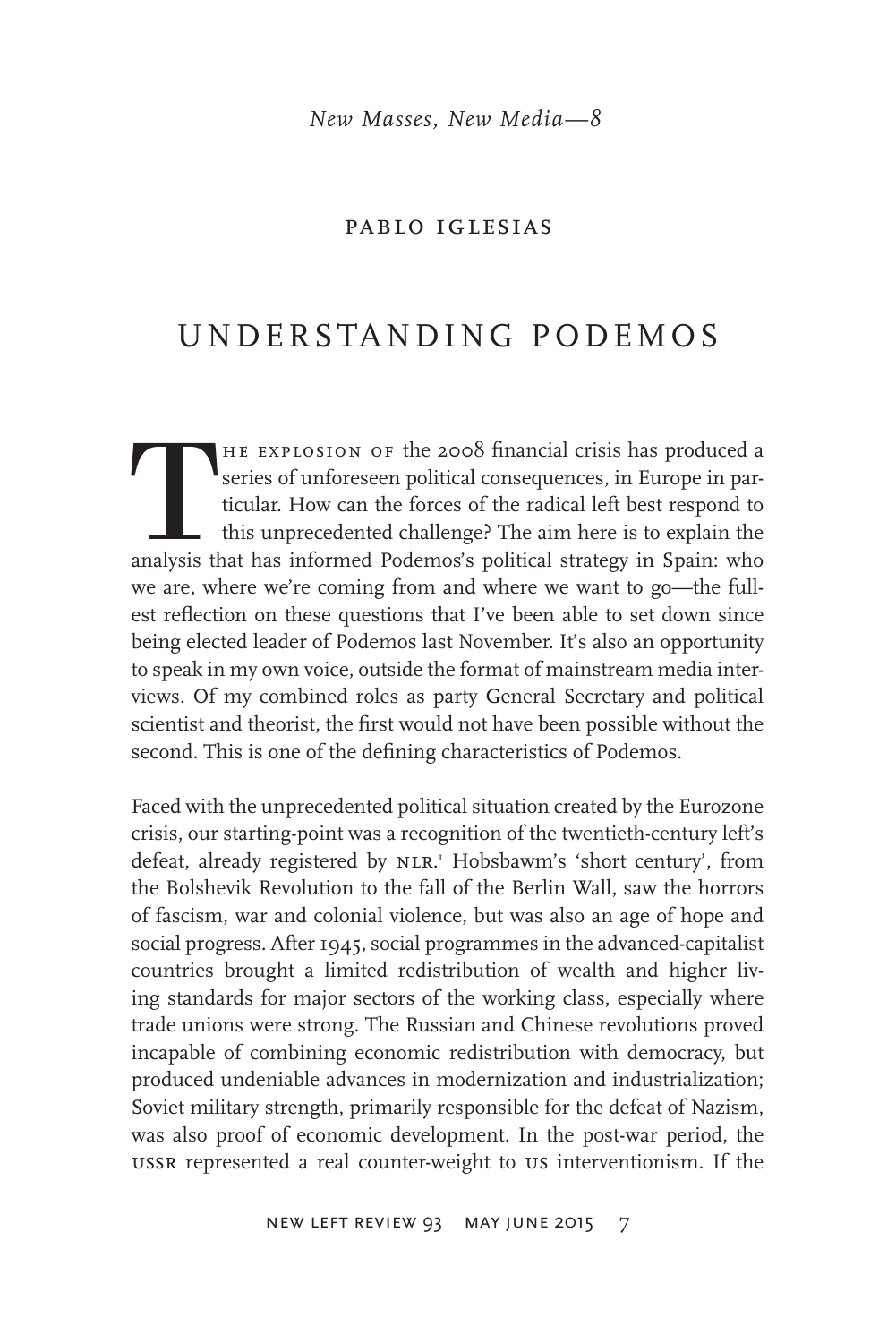Cold War generated Eastern-bloc satellite states devoid of any real sovereignty, it also opened up space for anti-colonial movements to defy us hegemony, and helped to buttress welfare states and the extension of social rights in the West.

From the 1970s, Washington and the other Western powers wagered on a new set of policies to address the gathering problems of their economies: beating back trade unions, empowering financial sectors, privatizing public assets and accelerating the relocation of production to low-wage zones, along with the establishment of the fiat-dollar system. The fall of the Soviet bloc was an enormous boost for the Washington Consensus, but also for the preponderance of finance capital within the European Union. This took constitutional form in the Maastricht Treaty, whereby member states agreed to surrender monetary sovereignty to an 'independent' European Central Bank. The convergence criteria and Stability Pact hedging the new single currency signalled the growing hegemony of a united Germany within the European project; national macro-economic policies were restricted to reducing public spending, imposing wage restraint and promoting privatization—or emigration. Many of the struggles of the past decades in Europe can be seen as defensive stands against the ongoing attrition of national sovereignty. In this context of defeat for the existing lefts, critical thought was largely separated from political praxis—in stark contrast to the organic links between theoretical production and revolutionary strategy that characterized the early twentieth century. It became the work of professionalized university teachers, rather than radical political leaders. Indeed the themes of contemporary critical thinking are intimately related to historical defeat.

Nevertheless, despite the narrowing of political possibilities due to the hollowing of state sovereignty, the past fifteen years have seen the emergence of new adversaries for neoliberalism, not just in the form of social movements but also at state level. In Latin America, in conditions of severe economic and political crisis, popular and progressive formations won electoral victories which they transformed into projects for the recuperation of sovereignty, both in national and regional terms.

 $1$ <sup>T</sup> The only starting-point for a realistic left today is a lucid registration of historical defeat': Perry Anderson, 'Renewals', NLR I, Jan–Feb 2000. Anderson called for a stance of uncompromising realism, refusing any accommodation with the ruling system and rejecting any consoling understatement of its power: pp. 16, 13-14. [This and subsequent footnotes: NLR]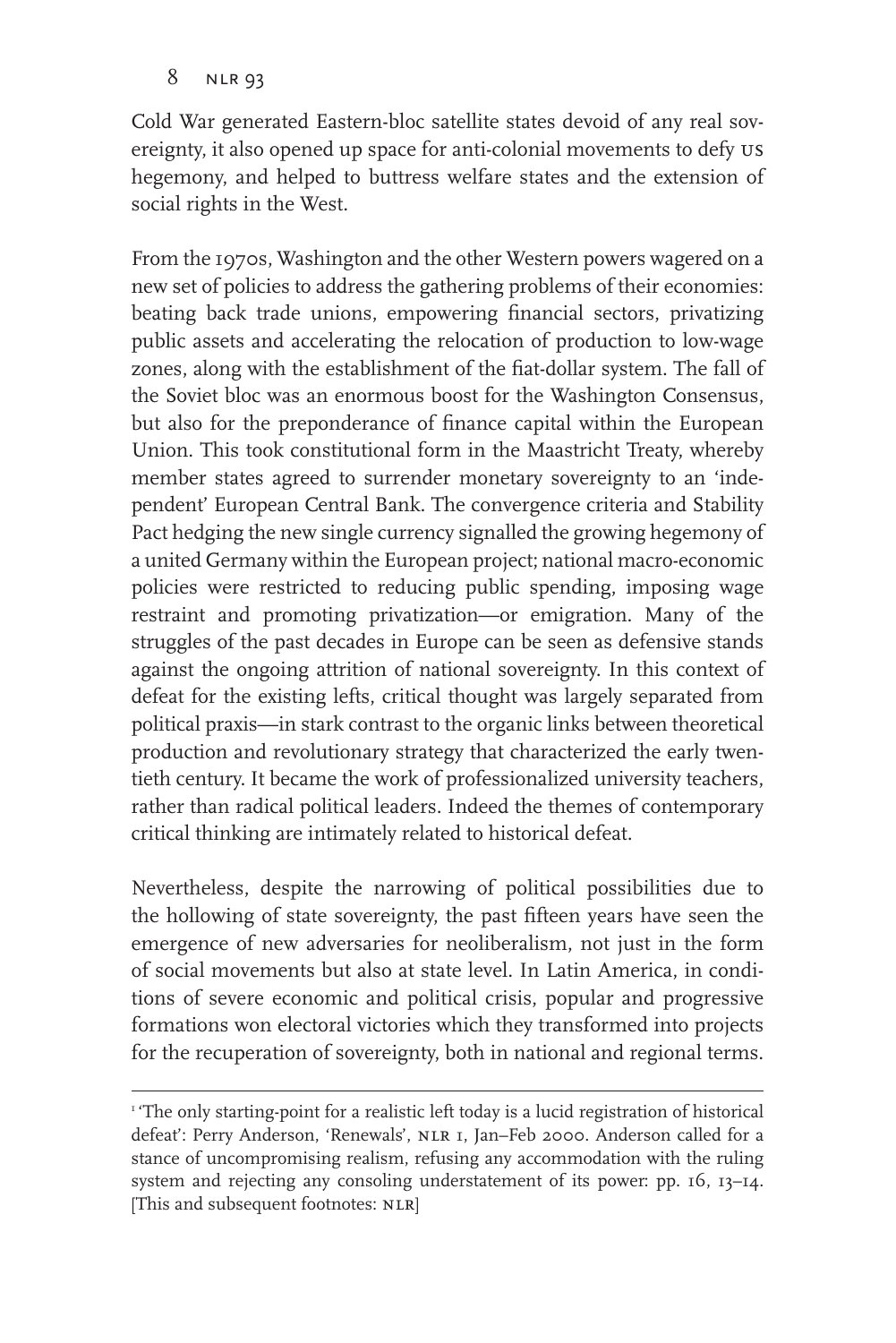While the context that produced these processes differed in numerous respects—economic, social and cultural structures, strength of the state, geopolitical situation—from that of Europe, let alone the us, there was one similarity. Latin America too had seen the historic defeat of the old left in the disastrous years of the seventies and eighties. The emergence of these new forces was a reminder that politics, as a stage for struggles in constantly shifting conditions, never comes to a halt, however hard the conditions in which it operates.

Even without the threat of the old spectre, the world order has entered into a period of geopolitical transition over the past fifteen years, an expression in part of the displacement of the industrial balance between the North Atlantic and East Asia. Washington's unilateral predominance has been qualified, at least, by the emergence of great powers, old and new, whose interests may not easily be subsumed into those of the us. Deng Xiaoping's reforms demonstrated the viability of a state-planned ultra-capitalism, converting the land of the Cultural Revolution into the world's foremost productive zone and a powerful international actor. In the 'pivot region' of Eurasia, Putin's semi-democratic Russia continues to demonstrate that Moscow is back on the world stage.

#### *Faultlines*

The 2008 crisis has now produced unexpected new political openings, in southern Europe in particular, in forms that few could have predicted. State bailouts for bankrupt financial institutions led to ballooning national debts and soaring interest-rate spreads. The emergency policies to 'save the euro' imposed—and soon normalized—by the Germanled bloc have had disastrous effects in Portugal, Ireland, Italy, Greece and Spain, where millions have lost their jobs, tens of thousands have been evicted from their homes and the dismantling and privatization of public-health and education systems has sharply accelerated, as the debt burden was shifted from banks to citizens. The EU has been split along north–south lines, a division of labour that mandates a low-wage workforce and cheap goods and services for the Mediterranean countries, while the young and better-trained are forced to migrate. The 2014–20 eu budget represents a victory for this line.

Not so long ago, Spain was being hailed as an eu economic success story thanks to a development model based on real-estate bubbles and corrupt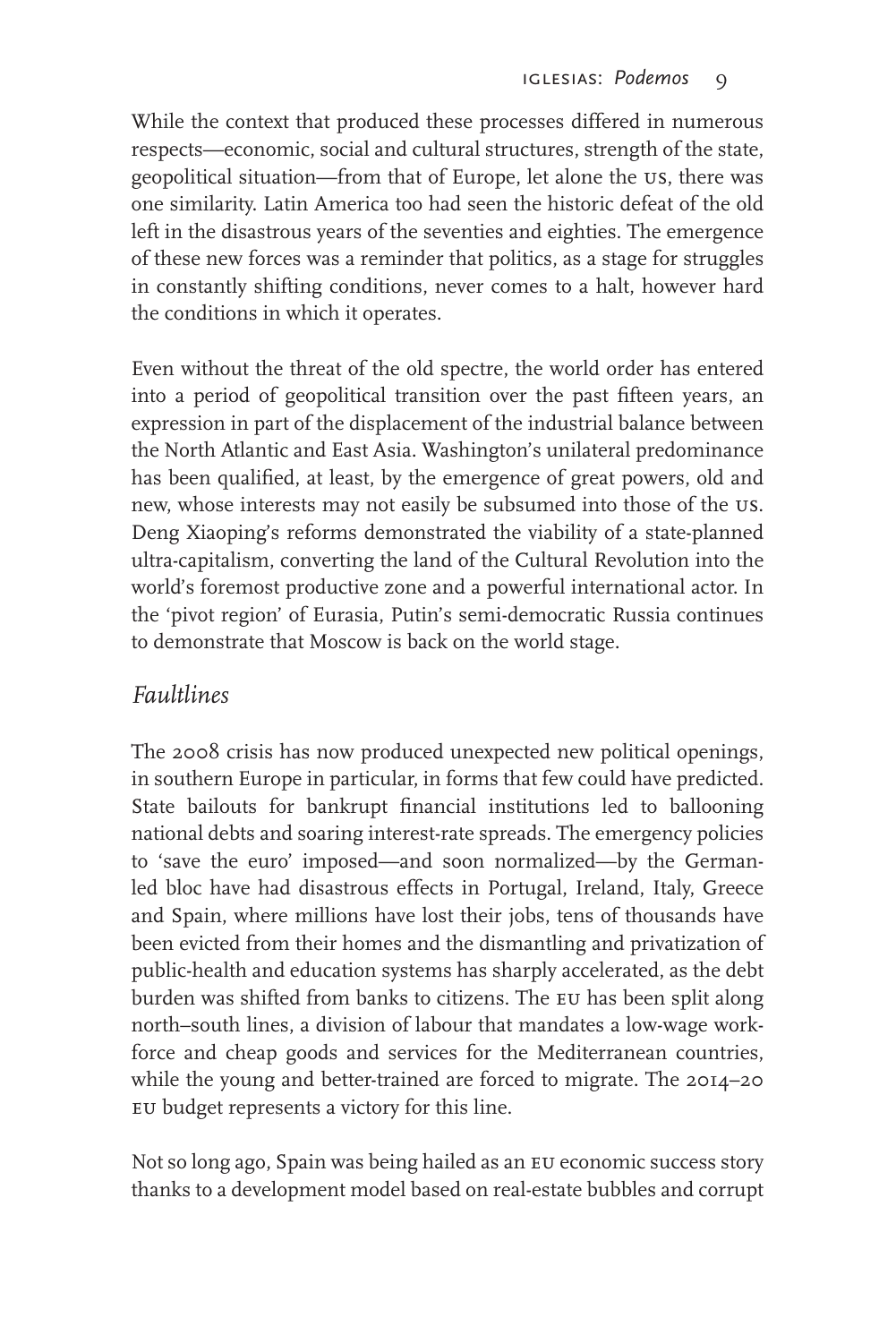urban projects, overseen since the post-Franco Transition by the Partido Socialista Obrero Espãnol (psoe) and Partido Popular (pp). Now, along with the other PIIGS, it is being forced to surrender historic social rights through austerity policies that Germany and its northern allies would never impose at home. But the crisis itself has helped to forge new political forces, most notably Syriza in Greece—which finally has a sovereign government, defending a social Europe—as well as Podemos in Spain, opening up the possibility of real political change and the recuperation of social rights. Clearly in present conditions this has nothing to do with revolution, or a transition to socialism, in the historic sense of those terms. But it does become feasible to aim at sovereign processes that would limit the power of finance, spur the transformation of production, ensure a wider redistribution of wealth and push for a more democratic configuration of European institutions.

#### *Regime crisis?*

But what type of crisis is roiling Spain? In Gramsci's classic definition, hegemony is the power of the leading elites to convince subaltern groups that they share the same interests, including them within a general consensus, albeit in a subordinate role. Loss of that hegemony creates an organic crisis, which can manifest itself in the failure of the ruling institutions—including the mainstream political parties—to preserve and renew their legitimacy. In Spain, as in other Eurozone countries, the economic meltdown and the measures imposed to 'save the single currency' raised the spectre of an organic crisis, which led in political terms to what we call a regime crisis: that is, the exhaustion of the political and social system that emerged from the post-Franco transition. The principal social expression of this regime crisis was the 15-M movement, the vast *indignado* mobilization which, starting on 15 May 2011, occupied city squares across Spain for weeks on end. Its principal political expression has been Podemos.

Spain's post-1975 transition transformed Francoism into a liberaldemocratic system, comparable to that of most Western countries. Crucially, it left the Francoist economic elites untouched and helped to recycle a good part of the political and administrative leadership, who retained their positions within the state apparatus even after the landslide election victory of the psoe in 1982. A 'spirit of consensus' governed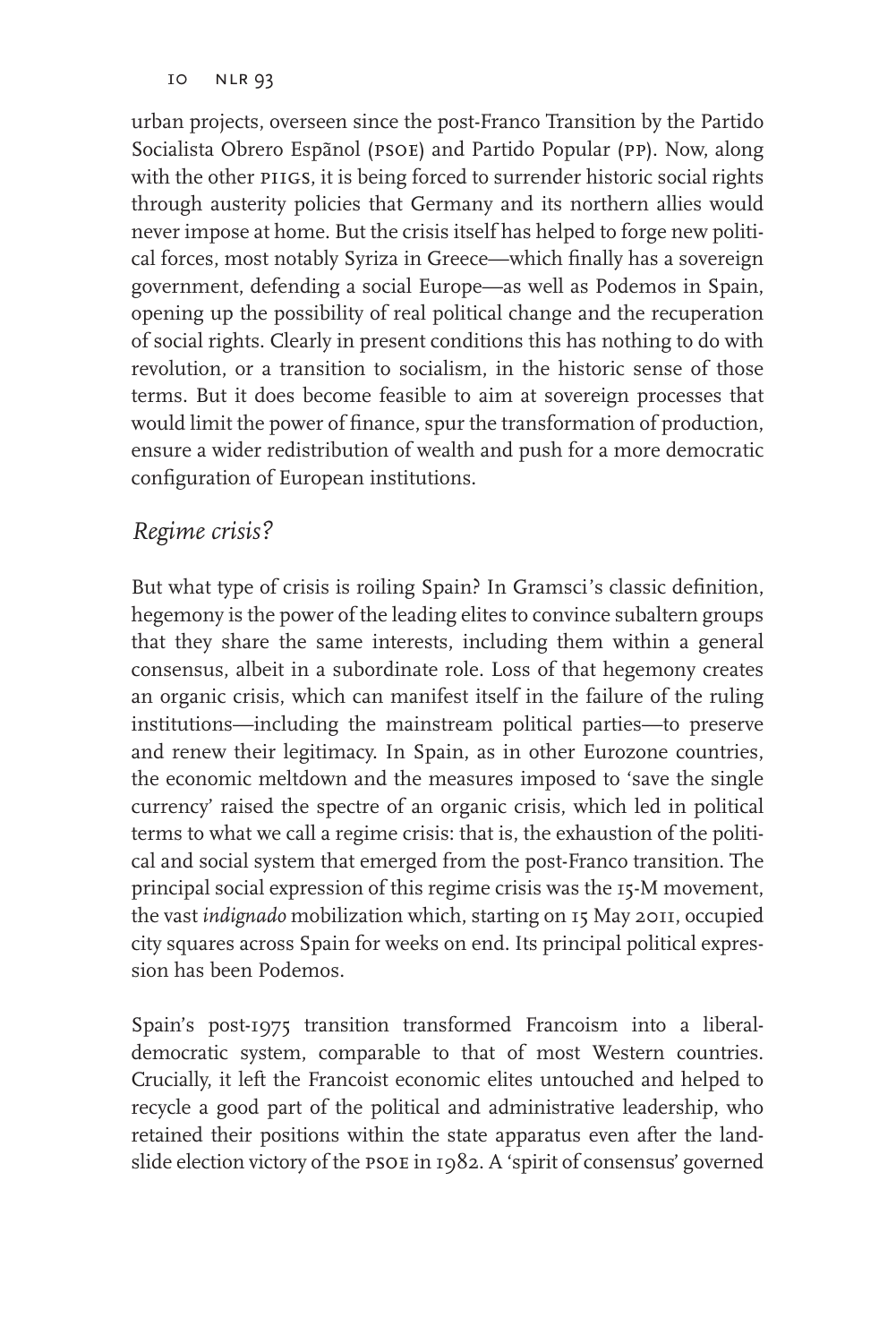not only the Francoist reformers, led by Adolfo Suárez, but also the democratic opposition—the Spanish Communist Party (pce), mainstay of underground resistance to the dictatorship, and psoe, initially much smaller. With unstinting support from the mainstream media, above all the Prisa group's influential new daily *El País*, this consensus was embodied in the 1977 Moncloa Pacts, tying the unions to wage restraint in exchange for social benefits. It was translated into juridical norms by the 1978 Constitution, affirmed by referendum, which gave its name to the '78 Regime'. Little by little, despite the resistance of well-established Catalan and Basque nationalist parties and certain sectors of the left, this consensus gained the support of a majority of the Spanish population. Enshrined in a 'constitutional monarchy' under Franco's handpicked successor, Juan Carlos I, the new arrangements guaranteed Spain's accession to NATO and the European Community, at little cost to the economic elite.

The pce's poor results in the 1978 election did not alter their possibilist tactics, following the same 'pragmatic' Euro-communist line, with the same conservative style, as the French and Italian parties. At the height of the debate on Euro-communism, its meagre electoral returns and the dismantling of the social movement, Manuel Sacristán—perhaps Spanish Marxism's best mind—referred to the historic defeat of the workers' movement and the left within a new socioeconomic context dominated by consumerism, the growing influence of the mass media and an international situation that imposed strict limits on any meaningful transformation in Southern Europe.2 The lesson drawn was not only the impossibility of socialism and revolution—seen from the present, it is quite moving that there were political leaders in Spain who believed in the viability of these projects—but the impossibility of quite moderate schemes of social amelioration, deemed electorally unworkable in the context of rising neoliberal hegemony. 'In the meantime', what had to be done, according to Sacristán, was to undertake micro-level political action, outside the state, in the environmental, peace and feminist movements, building alternative forms of daily life. For electoral

<sup>&</sup>lt;sup>2</sup> For an alternative view, arguing that a determined alliance between the PCE and psoe could have extracted a significantly more democratic settlement from the Francoists, especially given the high levels of worker militancy at the time, see the two articles by Patrick Camiller: 'Spanish Socialism in the Atlantic Order', nlr i/156, March–April 1986, and 'The Eclipse of Spanish Communism', nlr i/147, Sept–Oct 1984.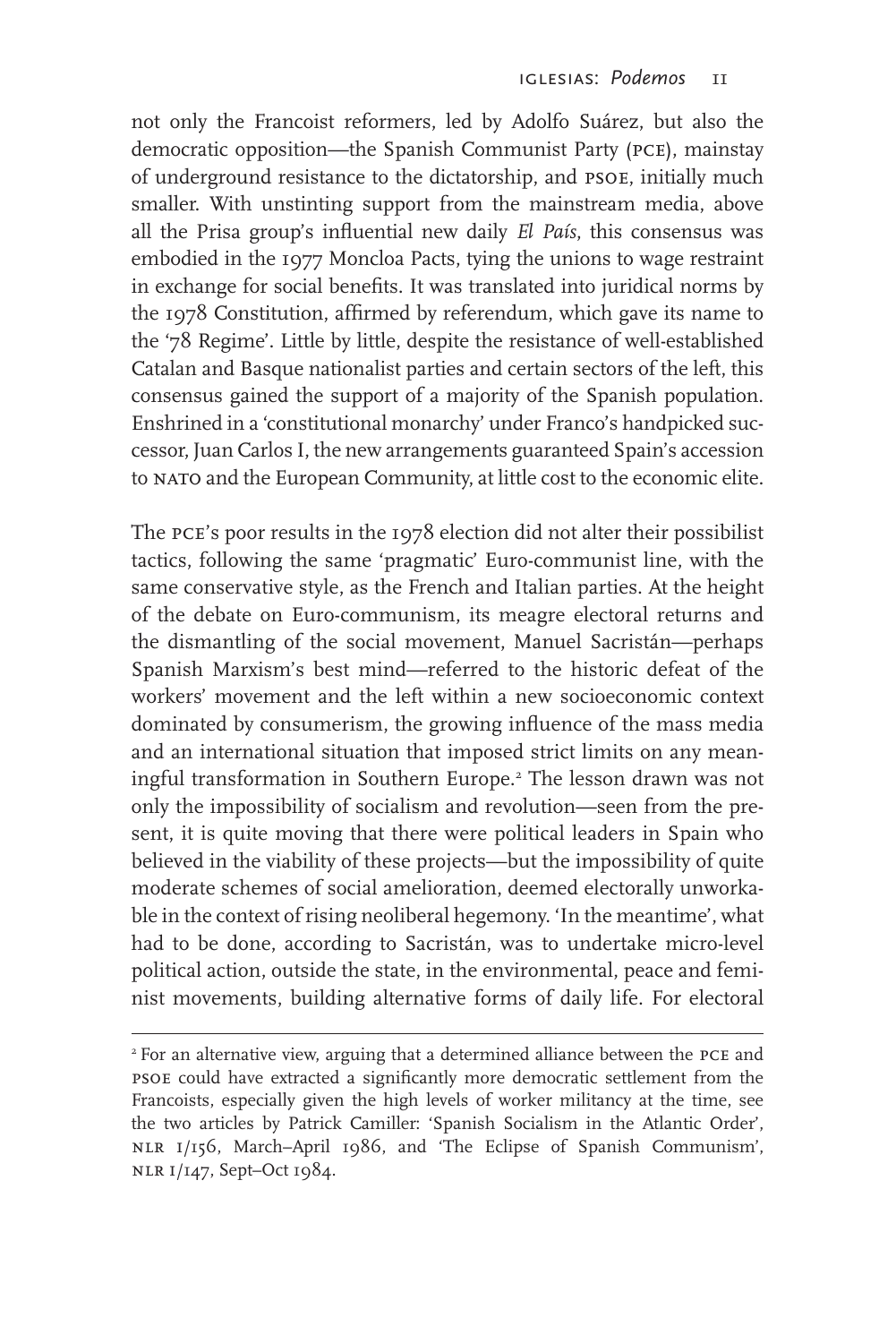purposes, the pce formed a broader alliance in 1986, Izquierda Unida. For the Spanish left, it seemed, there were no better options.

## *After 2011*

Today, as a result of the Eurozone débâcle, we are no longer living 'in the meantime' but in a full-blown regime crisis—a situation in which it may be possible to alter the parameters of Spanish politics in a way that hasn't happened since the post-Franco Transition. It should be stressed that this is not a state crisis, a collapse of the administrative apparatus, as was beginning to unfold in Bolivia and Ecuador before Morales and Correa were swept into office in 2006. State institutions in Spain, however impoverished and sapped by corruption, still fulfil their functions—which go far beyond the monopoly of force—providing the regulatory mechanisms for social existence, as well as generating loyalty and security for the ruling order. Yet the indisputable failure of austerity policies in Spain has helped trigger a regime crisis, which has opened—for how long, we don't know—an unprecedented set of political opportunities. The frustration of expectations among important sectors of the middle classes and the salariat, as a result of the 'structural reforms', is one of the most decisive factors for understanding the political possibilities of the present.

The 15-M movement served as a safety valve for these frustrations. The fact that it found no electoral expression demonstrated that the hegemonic crisis brought to the fore by this upsurge, which surprised the world, was also a crisis of the existing Spanish left. The 15-M held up a mirror to the left, revealing its deficiencies. It also put on the table the main component of a new common sense: rejection of the dominant political and economic elites, systematically signalled as corrupt. The 15-M also crystallized a new culture of contestation that could not be grasped by the categories of left and right—something that the leaders of the existing left refused to acknowledge from the start. The logic of the 15-M movement led to its exhaustion; it didn't achieve the effects desired by its committed activists, who hoped that the social could substitute for the institutional. Aiming to reduce politics to the mere expression of countervailing social powers, built through mobilization and patient activism, was one of the major blunders of the movementist intelligentsia in Spain, which failed to realize that the 'in the meantime' was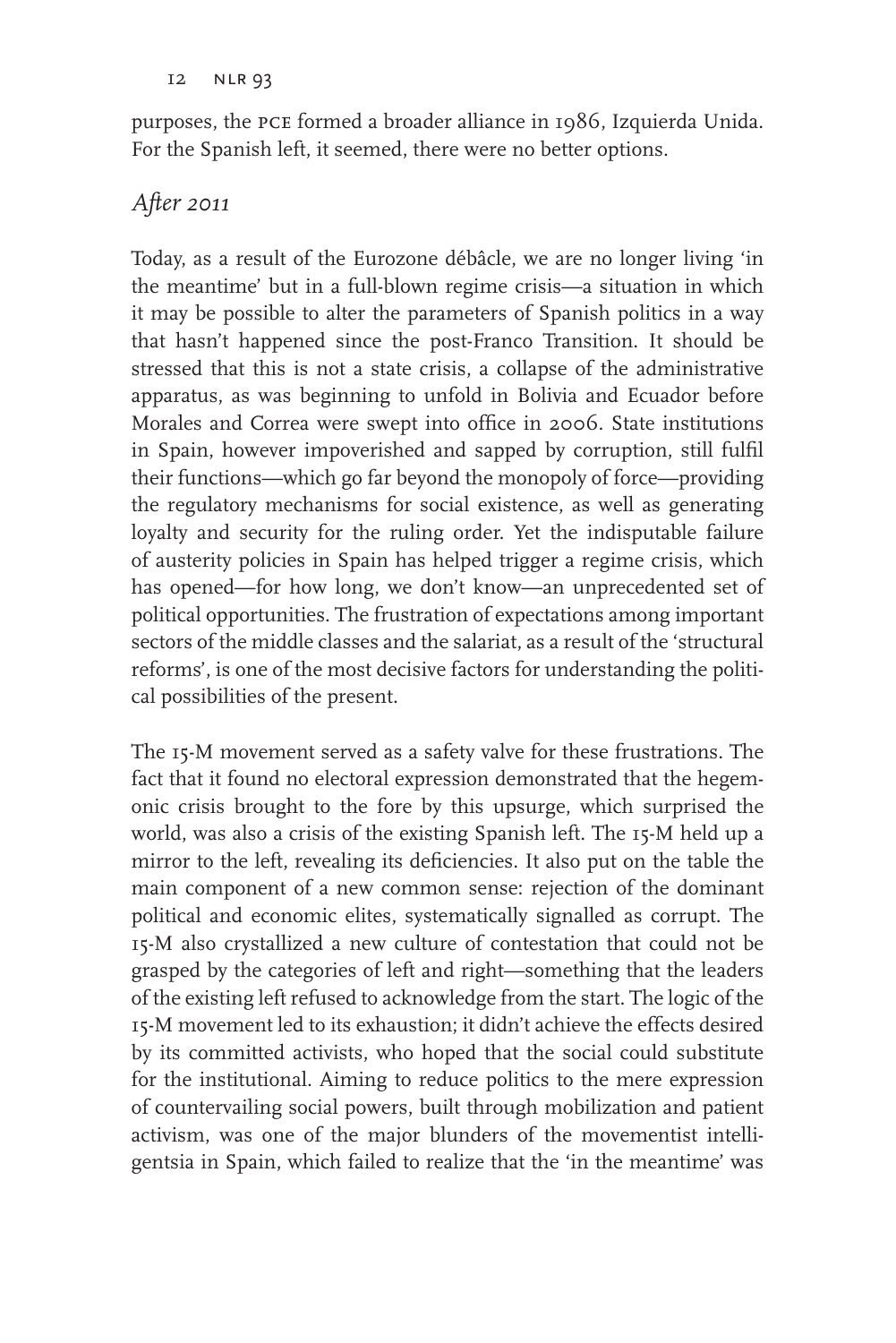precisely that: a way of working up until the arrival of the moment for audacity, which would require quite different political techniques.

The defeats suffered by psoe in the 2011 regional and national elections that followed 15-M were of a historic severity; it lost nearly 40 per cent of its 2008 vote. The immediate result was that the pp swept into a series of regional governments and won an absolute majority in the Cortes. But from that moment on, one could feel the shifts taking place within the party system. It was clear from the polls that both the governing pp and psoe were losing electoral support, while Izquierda Unida and the small liberal parties—Ciudadanos, founded in Catalonia in 2006, and Unión Progreso y Democracia (UPyD), set up in 2007—were doing better. In this new conjuncture, IU had the opportunity to draw up a more audacious—or at least, less timid—strategy than the one it was pursuing. It would have been enough to follow the example of the Left Alternative in Galicia (age), an alliance of iu, Anova—a left-nationalist Galician party—ecologists and others. A move of this sort at a national level could have allowed IU to give electoral representation to the seething social discontent, but it didn't seize the chance.

In Catalonia, meanwhile, it was obvious that Convergència i Unió, the hegemonic conservative-nationalist party, was losing ground to its mildly social-democratic counterpart, Esquerra Republicana de Catalunya, which was aiming to become the main party within the proindependence process—clearly the backbone of social discontent at the time. In the Basque Country and Navarra, the return of the *abertzale* left to the electoral arena was threatening the hegemony of the Basque Nationalist Party in Euskadi and even that of the conservative Unión del Pueblo Navarro.

If we add to these trends the irruption of Podemos, its results in the May 2014 European elections and subsequent trajectory in the polls, the Spanish two-party model would seem to be in trouble. The unceasing offensive against Podemos, conducted with a virulence unprecedented for Spain, reveals the extent to which we are seen as a real threat to the dynastic parties' system. It's obvious that the game has only just begun. In the months ahead we'll face tough challenges, starting with the 24 May regional elections. But it also seems clear that, beyond the immediate outcomes at the ballot box, there are signs of irreversibility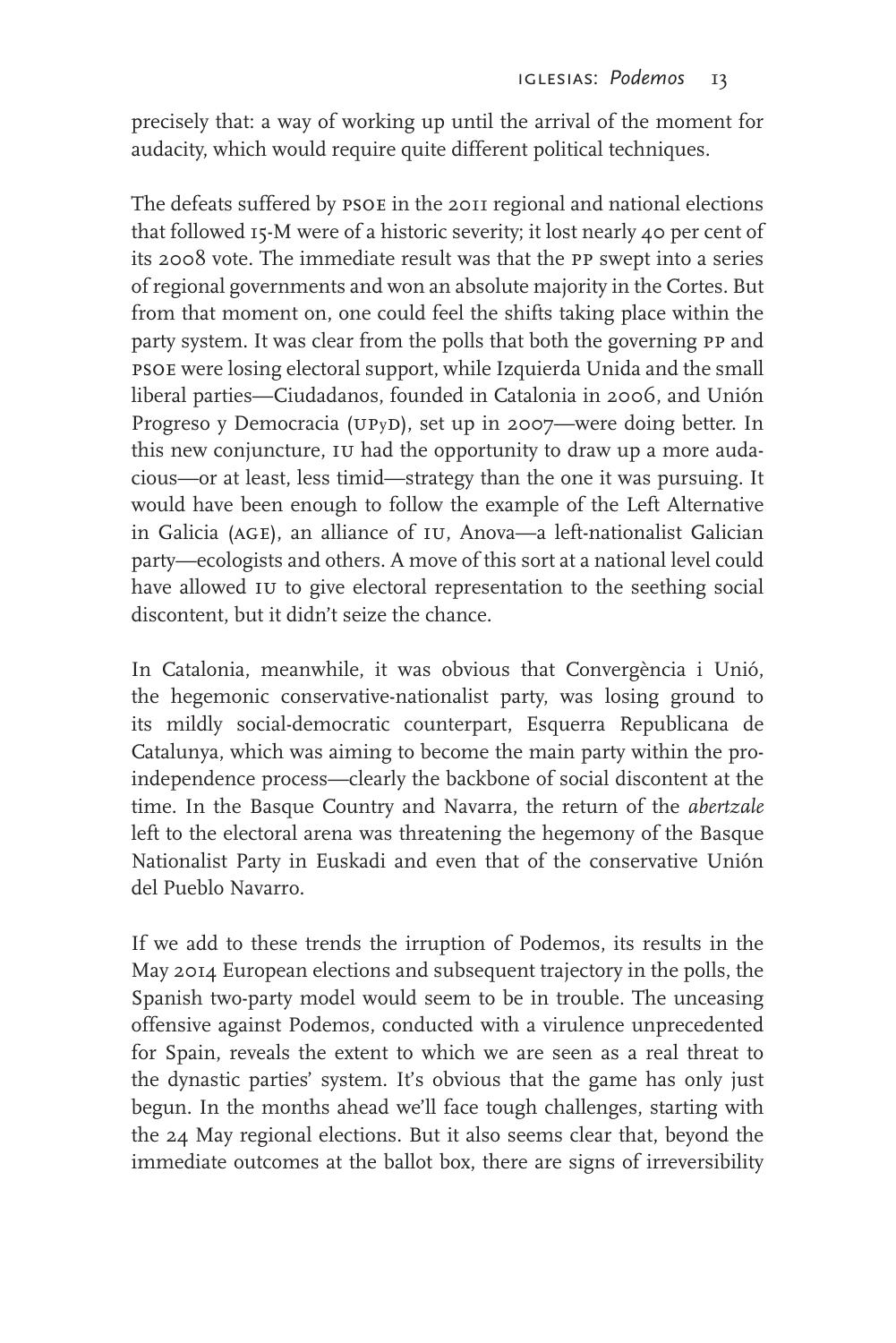in this regime crisis. Spanish politics will not return to how things were before Podemos.

### *The Podemos hypothesis*

Assuming that, under determinant conditions, it is possible to generate discursively a popular identity that can be politicized along electoral lines, then in Spain, in the context of the incipient regime crisis produced by the Eurozone disaster, those conditions seemed to be met. The task, then, was to aggregate the new demands generated by the crisis around a mediatic leadership, capable of dichotomizing the political space. Given these factors, our hypothesis is not difficult to understand. In Spain, the spectre of an organic crisis was generating the conditions for the articulation of a dichotomizing discourse, capable of building the 15-M's new ideological constructs into a popular subject, in opposition to the elites.

For the founders of Podemos, this was not a novel hypothesis; we had begun to sketch it out in our initial reflections on the 15-M movement. Our thinking drew on a particular set of political experiences—Latin America's 'gained decade'—and a specific model for political communication: our television programme, *La Tuerka* [The Screw]. Analysis of the developments in Latin America offered us new theoretical tools for interpreting the reality of the Spanish crisis, within the context of the Eurozone periphery; from 2011, we began to talk about the 'latinamericanization' of Southern Europe as opening a new structure of political opportunity. This populist possibility was theorized most specifically by Íñigo Errejón, drawing on the work of Ernesto Laclau.

The second key to this hypothesis was *La Tuerka*. From the start, within our modest means, we understood *La Tuerka* as a 'party'. People no longer engage politically through parties, we thought, but through the media. *La Tuerka* and our second programme, *Fort Apache*, were the 'parties' through which we would wage our political struggle on the most fundamental terrain of ideological production: television. *La Tuerka* became our preparatory school, teaching us how to intervene most effectively on mainstream television talk shows. It also trained us for the consultancy work in political communication that we developed, which in turn gave us experience in planning electoral campaigns and advising spokespeople and political leaders. Thanks to *La Tuerka* and the training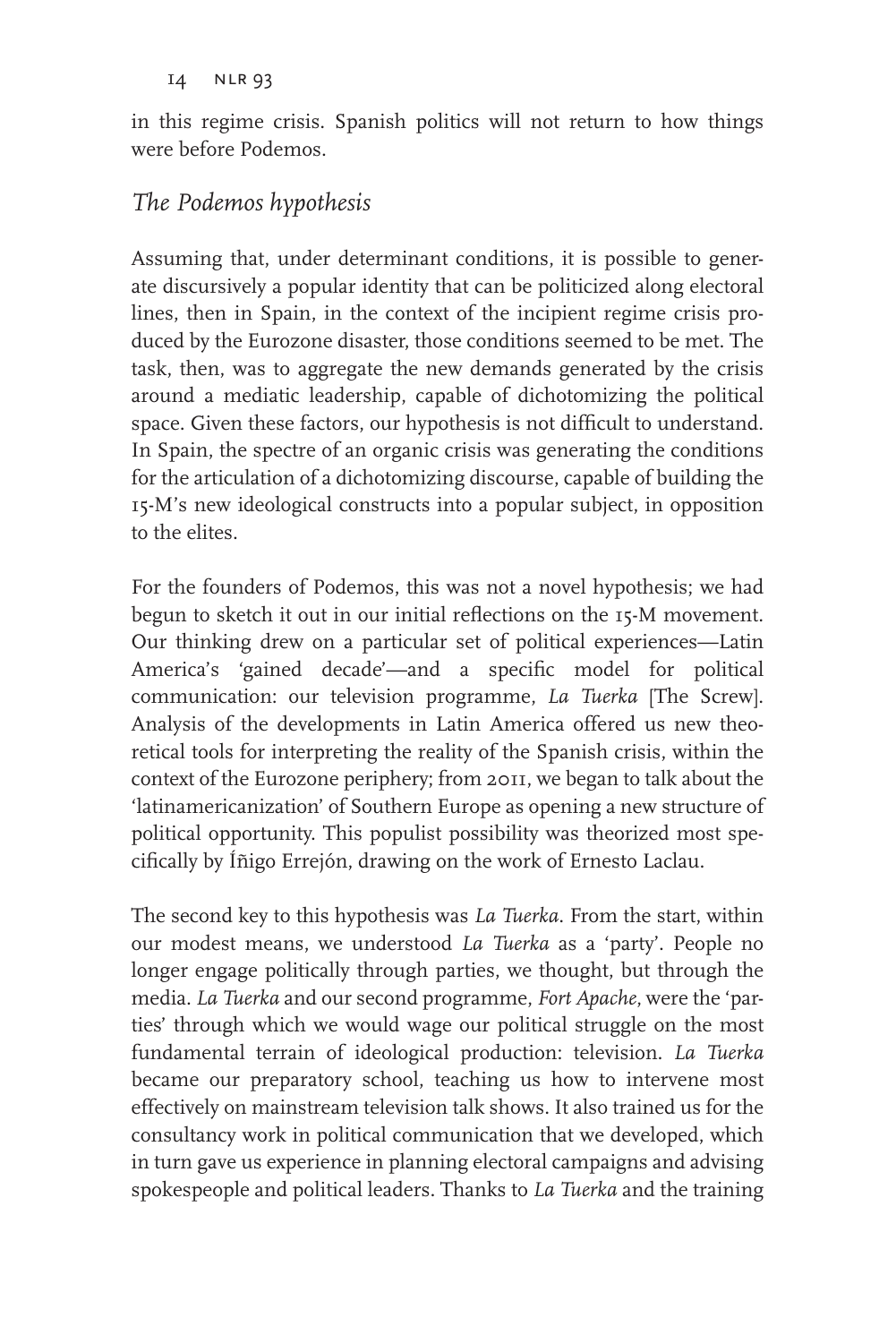it gave us, we learned how to produce television 'slots'—and how to think politically within the medium of tv.

Our goals at that stage were modest; we never thought we'd get this far. But accomplishing those limited objectives—writing papers, promoting small-scale initiatives, producing and presenting tv programmes, studying audiovisual communication, advising political leaders on media strategy—ensured that we were well prepared for the indispensable ingredient of the Podemos hypothesis: a leadership figure with a high recognition factor in Spain. There was no inevitability about our tv presence, and no guarantee that it would prove effective and enduring. From May 2013, however, I was constantly in the mass media. That summer, we started thinking about the possibility of using my media presence for a national political intervention. At that stage, my view was that such a project could only be carried out in collaboration with the existing left. The proposal we made to the left parties for joint open primaries signalled this orientation. We thought that opening the choice of candidates to the citizens would help to tilt the balance of forces on the political board in our favour: the left would look more like the people.

We saw ourselves as a force for renewal; what we didn't anticipate was that the coldness, not to say open hostility, with which our proposals were received would enable us to go much farther. The stubborn conservatism of the IU leaders, incapable of taking on other styles or perspectives, and the disdain of some of the activist groups, forced us to start putting our hypothesis into practice in virtual solitude; but that also meant that we were under no obligation to make concessions to the left's conservatism, or to the paralysing styles of some of the social movements. Paradoxes of history: the enabling conditions of the Podemos phenomenon included the reservations it generated among those theoretically most likely to share our project—thanks to which we could fly higher and more freely.

For the configuration of the political field into a left–right division created a setting in which change, in a progressive direction, was no longer possible in Spain. On the symbolic terrain of left and right, those of us who advocate a post-neoliberal transformation through the state defending human rights, sovereignty and the link between democracy and redistributive policies—have not the slightest chance of electoral victory. When our adversaries dub us the 'radical left' and try, incessantly,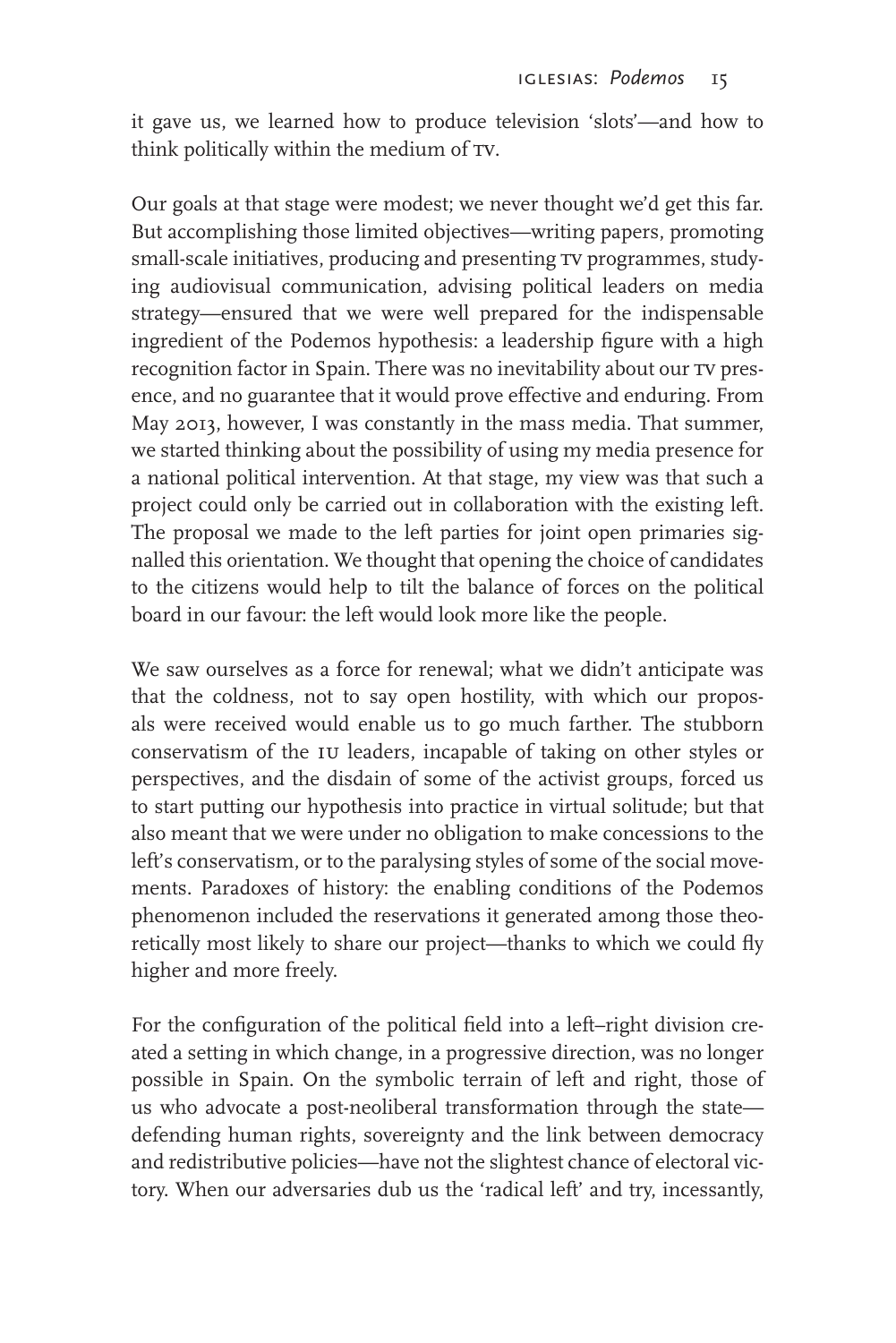to identify us with its symbols, they push us onto terrain where their victory is easier. Our most important political-discursive task was to contest the symbolic structure of positions, to fight for the 'terms of the conversation'. In politics, those who decide the terms of the contest determine much of its outcome. This has nothing to do with 'abandoning principles' or 'moderation', but with the assumption that unless we ourselves define the terrain of ideological struggle, it will limit the discursive repertoire at our disposal.

This is only possible in exceptional situations, such as the one we are now in. It demands a specific strategy to identify the frameworks that could define this new setting, as well as the discourse to project it in the mediasphere. When we insist on talking about evictions, corruption and inequality, for example, and resist getting dragged into debates on the form of the state (monarchy or republic), historical memory or prison policy, it doesn't mean that we don't have a stance on those issues or that we've 'moderated' our position. Rather, we assume that, without the machinery of institutional power, it makes no sense at this point to focus on zones of struggle that would alienate us from the majority, who are not 'on the left'. And without being a majority, it is not possible to get access to the administrative machinery that would allow us to fight these discursive battles in other conditions, while intervening with public policies.

#### *TV Nation*

For decades, television has been the central ideological apparatus in our societies. In recent years social networks have opened up new sites of ideological contestation, democratizing access to the public sphere, despite their unequal penetration of different strata. Even if they are still far from competing with tv, they played a key role in our campaign for the European elections and remain one of Podemos's distinctive features. Television, however, conditions and even helps to manufacture the frameworks through which people think—the mental structures and their associated values—at a much higher level of intensity than the traditional sites of ideological production: family, school, religion. As far as political attitudes and opinions are concerned, in Spain tv talk shows are probably the major producers of arguments explicitly for popular use. Most of the arguments heard in bars or workplaces are generated by 'opinion-makers' who appear on tv and radio. Social imaginaries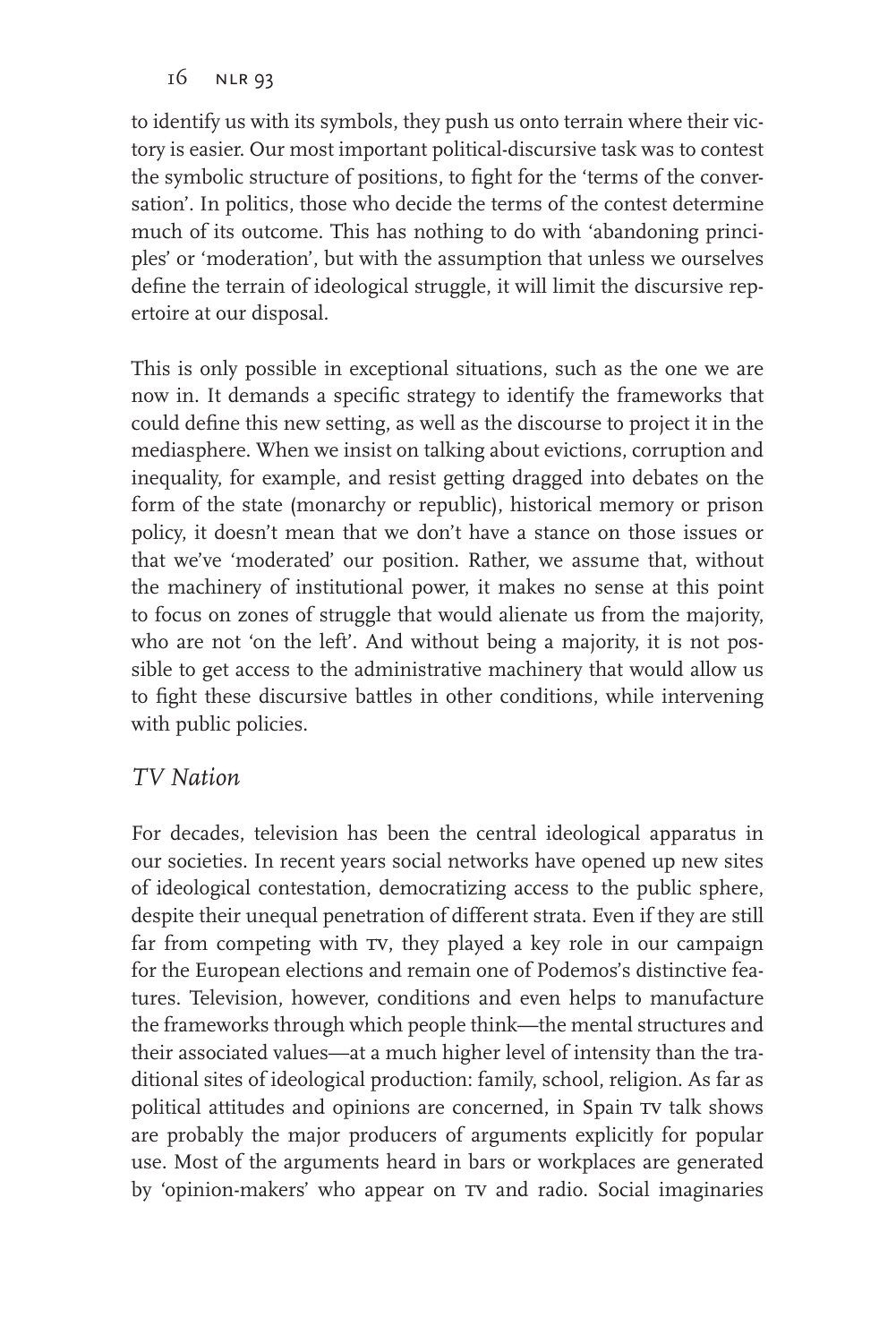are clearly shaped by apparently non-ideological and apolitical formats, presented as 'merely' entertainment—the most important ideological operations are those that give the appearance of being non-ideological to notions that are perceived as common sense. In the context of the crisis, however, as far as specifically political debates are concerned, TV studios have become the real parliaments. Indeed one of the most important manifestations of the crisis was the opening of a new space within television debates, which we could occupy; someone had to represent the 'victims' of the crisis. What we said allowed these victims—subaltern layers, above all the impoverished middle classes—to identify themselves as such and to visualize, through the form of a new 'us', the 'them' of their adversaries: the old elites.

The tv phenomenon of 'the pony-tailed professor' might be defined as the most effective occupation of that space, previously attempted by others on the left, either through luck or through practice. In fact this televisual discourse was the result of intense preparation for each intervention. Step by step, an unconventional left-wing talk-show guest became a reference-point for the socio-political discontent caused by the crisis. Converting this reference-point into a candidate was a high-risk strategy; our Euro-election campaign succeeded because we managed to maintain that media presence which, until the last two weeks of the campaign, was basically that of an unusual talk-show guest rather than a candidate or political leader. The main goal of the campaign was to explain that 'the guy with the pony-tail' on tv was taking part in the elections. That's why we opted for something that had never been done before in Spain: using the candidate's face on the ballot. The 'People of the Television'—*el pueblo de la televisión*, or the TV nation, so to speak didn't know about a new political party called Podemos, but they knew about the guy with the pony-tail.

This populace, politically socialized through television, was not 'representable' within the traditional left–right categories of the political space. In the context of high dissatisfaction with the elites, our objective of identifying a new 'we' that included the tv nation initially came together around the signifier 'Pablo Iglesias'. Before and during the campaign, our work on tv talk shows aimed to introduce new concepts and arguments that would help to define the political battlefield to our advantage. The way in which the notion of 'the Caste' was brought to bear—denoting Spain's political and economic establishment—is perhaps the best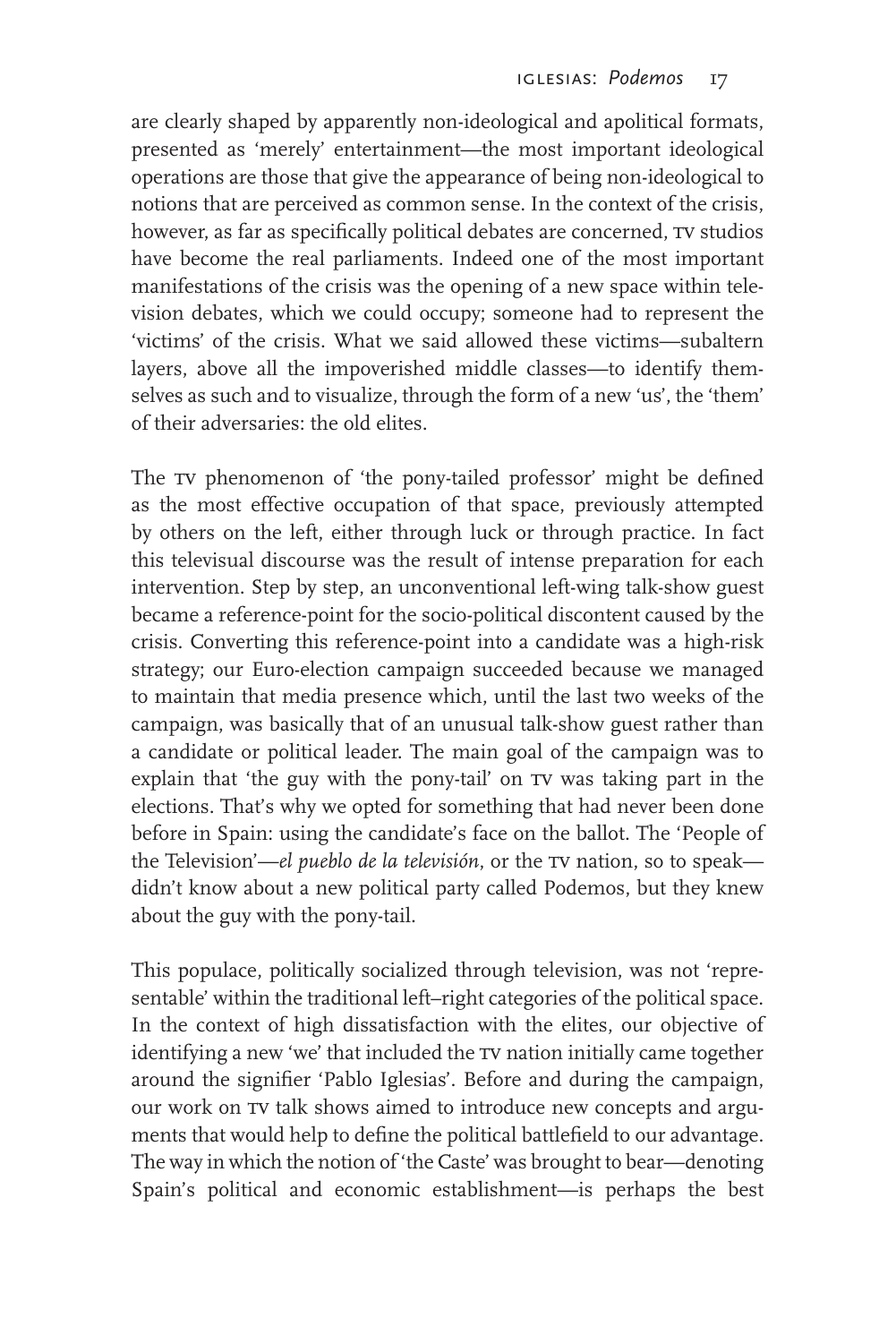example. This new media space, susceptible to politicization, had been in the making for some time, as programme analysis has revealed. The overwhelming popularity of the weekly current-affairs show *Salvados* and its presenter Jordi Évole can't be explained solely by the social sensitivity of its topics or by Évole's progressive stance. The key to its success was its ability to focus on the central issues of social dissatisfaction, creating—whether consciously or not—a new discourse that crossed political boundaries; in Laclau's terms, it was transversal.

#### *Towards a party*

From our launch in January 2014 until the Euro-elections that May, the political leadership of Podemos was constituted by a group of a few dozen cadres, who took on all the usual tasks of a campaign team. Along with a group of lecturers and researchers at the Complutense University of Madrid, this drew on a new generation of militants from Juventud sin Futuro (Youth without a Future), student associations, *La Tuerka* and other political and social organizations, as well as alternative cultural projects and 15-M. This group formed the initial nucleus of Podemos and ran its initial campaign, focusing on communication—social networks, tv shows, public events, propaganda. A few weeks after the launch, we put out a call for the creation of Podemos Circles, local and sectoral groups which began to flower, establishing our presence throughout the country. But in spite of this extended teamwork, we were far from being a political organization. Podemos was still a citizens' movement that had sparked tremendous enthusiasm, expressed in the establishment of the Circles, the growing participation at our events, the activity of thousands in the social networks and the possibility that this hope could be translated into votes on 25 May. But we were not yet a political organization.

After the Euro-elections Podemos had five meps, although it still lacked a formal political leadership and an organized territorial and sectoral structure across regions, as well as formal mechanisms for decision-making. From the start we wagered on processes that would allow popular participation in the most important decisions; this was how the technical team that organized our founding congress, the November 2014 Citizens' Assembly, was chosen. At the Assembly, which represented a historic milestone in terms of participation, Podemos converted itself from a citizens' movement with an electoral project into a political organization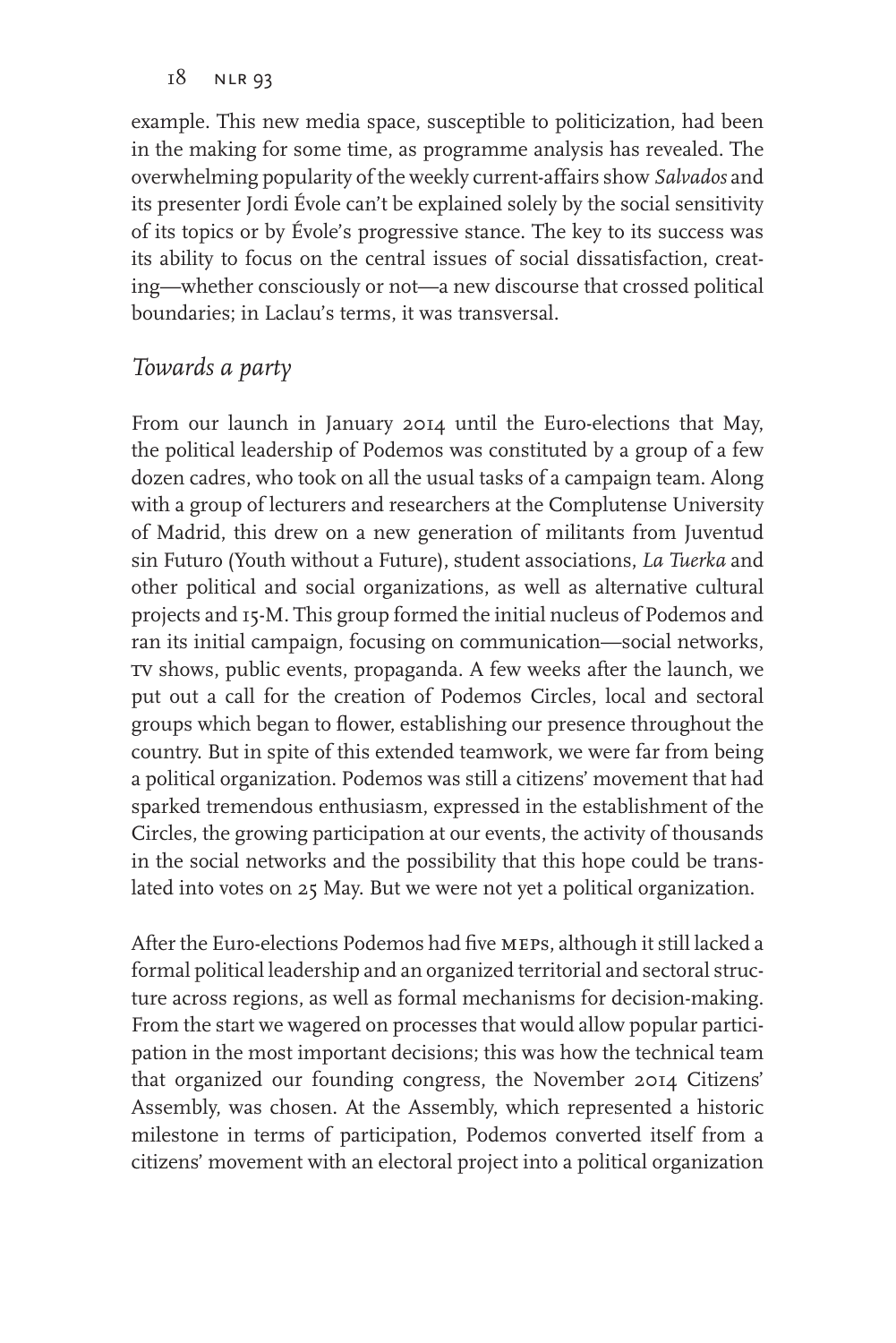with leading bodies, internal systems of control, political and tactical guidelines and a clear goal of organizational efficiency. From that point we started our local and regional construction processes, which have just been completed. In the course of the Assembly we agreed our basic electoral strategy, supporting popular unity candidates in the municipal elections, for which Podemos would not stand independently, while running in the regional elections under our own 'brand'.

Our Constituent Assembly, and the regional and local processes that followed, established the skeletal structure of a political party, on track for the November 2015 general election. But Podemos's muscle-tissue, so to speak, reaches well beyond the organization itself, for it has the capacity to link the most advanced sectors of civil society into a broader project of political change, working to include popular movements in a process that cannot be undertaken alone. To be a governing party, Podemos needs the best cadres of civil society; winning elections will require us to safeguard those decision-making links with the broader society through open voting. If anything has made us strong, it is that we haven't allowed militant nuclei to isolate us from the wishes of society, to hijack an organization that is—over and above the identities of its political leaders, cadres and militants—an instrument for political change in Spain.

Podemos's March for Change on 31 January this year was not just a historic event in terms of the scale of participation—between 100,000 and 300,000 people—but also in its unconventional character. It was not a protest, nor was it intended to raise a particular set of social demands. The history of the twentieth-century workers' movement showed that not all strikes needed to be justified by specific labour demands; rather, in decisive moments, a strike can be converted into a political instrument, without representative interfaces or mediations. The March for Change was a specifically political event, linked to the public representation of a social will that takes Podemos as a fundamental instrument for change. Its importance lay not just in the fact that no other political force in Spain had the capacity for a mobilization on this scale. Much more importantly, the March for Change signalled a determination to end the disassociation between mass mobilizations and electoral politics. The old political parties in Spain appear to the citizens as little more than machines for getting access to the state administration by electoral means. In fact the elections that followed the 15-M movement had the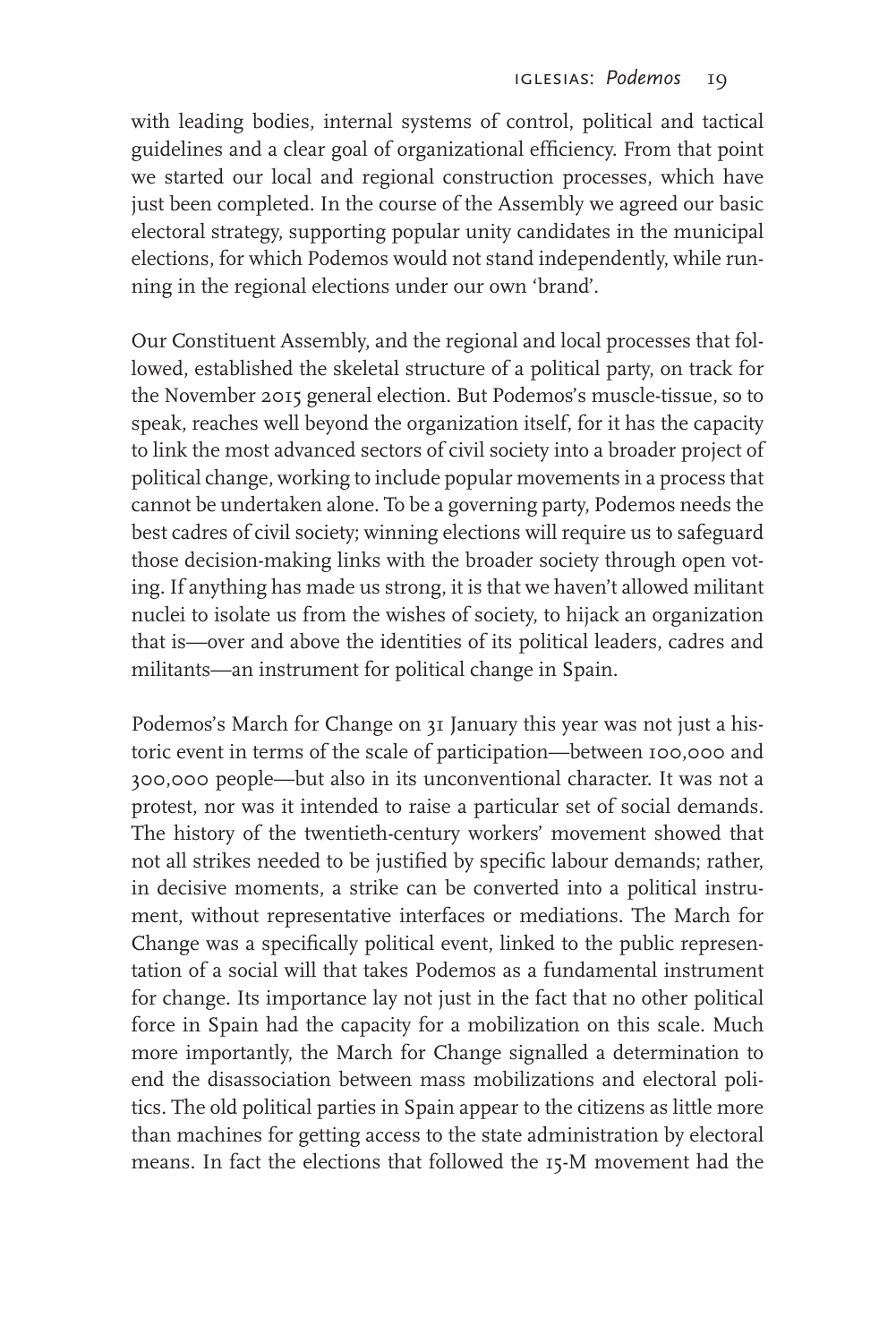feeling of an optical illusion: politicians and parties that were utterly discredited, perceived as the main problem by the citizens, were apparently inescapable, still dominating the realm of formal democracy. The March for Change brought politics back to the streets. If it was not as vast as the March for Dignity of March 2014, which brought together the trade unions and social movements under the slogan 'Bread, Work, Housing', it nevertheless demonstrated both the strength of our organizational abilities and the massive support of Spain's citizens. The sneering response of the old elites to the 15-M movement—telling the demonstrators in the squares that they should run for election—is unlikely to be repeated any time soon. The January 2015 mobilization signalled the start of a new cycle, opening a decisive year for Spain.

## *Shifting ground*

Since the Euro-elections, but particularly since the start of 2015, the establishment attacks on Podemos have been unceasing, far surpassing what's meted out to the other political forces. This was entirely predictable, proof of how much we alarm the historic power-holders in Spain. The dizzying upsurge of an organization like Podemos in the polls has caused jitters among our opponents. In the first months of 2015, the arguments thrown at us by the propagandists of the pp and the psoe usually had a boomerang effect, increasing our support and allowing our spokespeople to hit back with notable effect in the mass media. Over the last few months, the techniques and character of these attacks have sharpened, and have slowly become more damaging. We need to assume that our media battles will no longer be conducted in the same advantageous conditions as before and that the attacks will continue, at least until we achieve an institutional footing in the regional and local elections. The latest campaigns against us have shown that we could lose our offensive capacity for putting topics on the political agenda.

The most important challenge facing us is the November general election. It is difficult to predict where we'll come, but what we need to work towards is a plebiscite that will simplify the political options into a choice between the conservative pp and Podemos. But though it may be possible for us to overtake the psoe, it is still far from 'Pasokization'—the complete collapse undergone by the centre-left pasok, once the most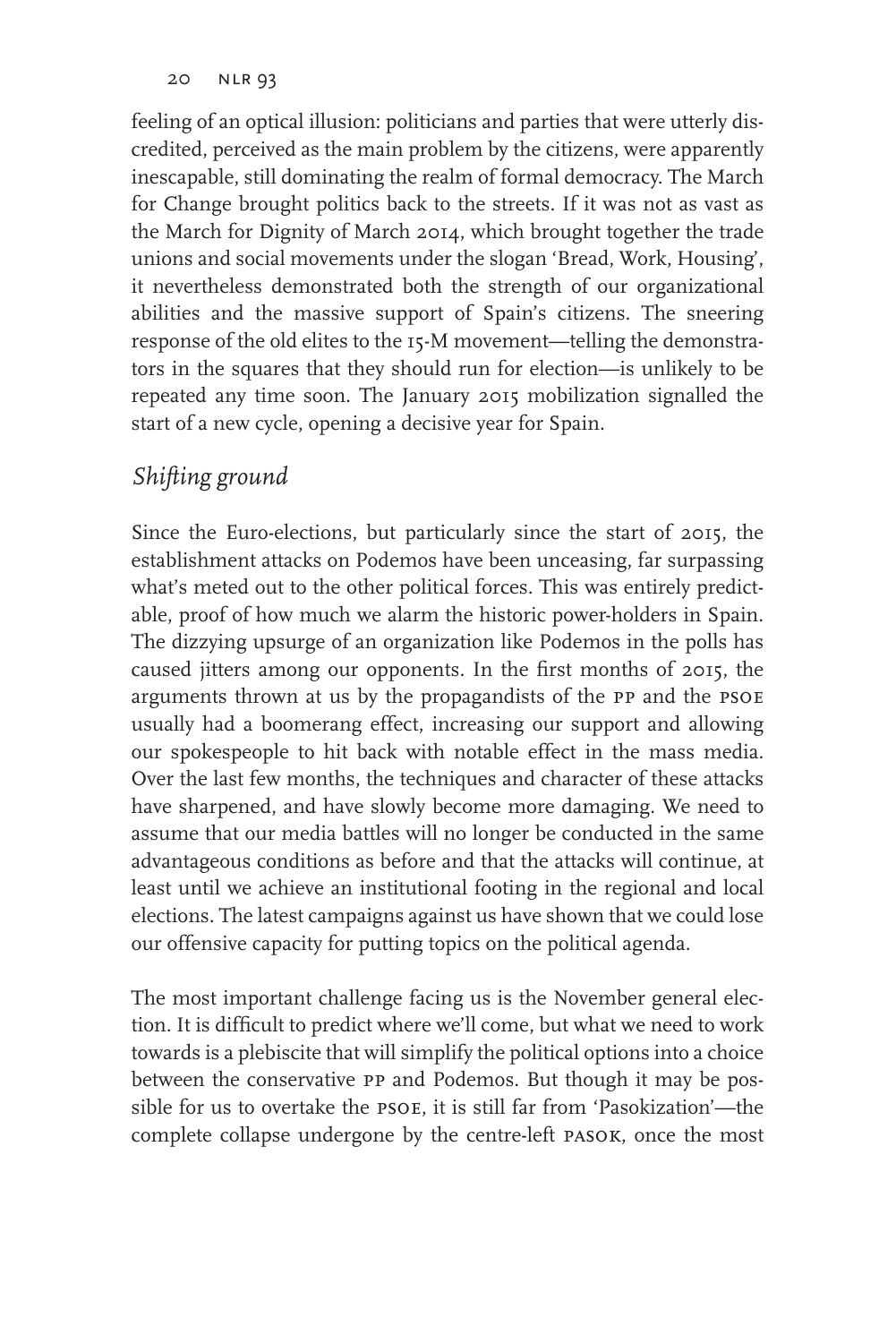powerful party in Greece but reduced to irrelevance after its pro-austerity coalition with New Democracy. The psoe still has significant electoral support. It was given a political oxygen cylinder by the Andalusian regional elections in March, even if its result there was largely due to local conditions. Podemos tripled its vote since the Euro-elections, winning 15 seats in Andalusia and 15 per cent of the vote—a good result, but it doesn't prefigure our overtaking the traditional parties, pp and psoe. This is why the regional elections on 24 May—above all in Madrid, Valencia and Asturias—and the Catalonian election in September are so important for us.

Our vital goal this year is to overtake psoe—an essential pre-condition for political change in Spain, even if we don't manage to outstrip the pp. The hypothesis of the Socialists undertaking a 180-degree turn and rejecting austerity policies, so that we could reach an understanding with them, will only come into play if we effectively outdo them. At that stage, psoe will either accept the leadership of Podemos or commit political suicide by submitting to that of the pp. The psoe leadership and the different factions within the party are well aware of this and have been working flat out to minimize our lead. Holding the Andalusian election two months early was a clear attempt by the regional psoe baroness, Susana Díaz, to make sure that the first test in this decisive electoral year would be held where the Socialists had suffered the least attrition—and they pulled it off.

Another crucial question to be determined in 2015 will be our responsibilities in the post-electoral scene, where Podemos may face the possibility of governing with the support of other parties, or supporting others so they can take office. We may yet see a series of regional-level 'grand coalitions' between the pp and psoe, which would strengthen Podemos's role as the main opposition, though they would be disastrous for Spain. But for the Socialists this would imply Pasokization and their leaders are likely to explore other options. psoe will be locked into the contradiction between the logic of the state and its interests as a party, and it is not clear how this will be resolved. The same dilemma awaits Ciudadanos, the white-label party of the elites, promoted as the 'right-wing Podemos': it is bound to discuss potential agreements with the pp but knows what a negative impact this would have on its electoral growth.